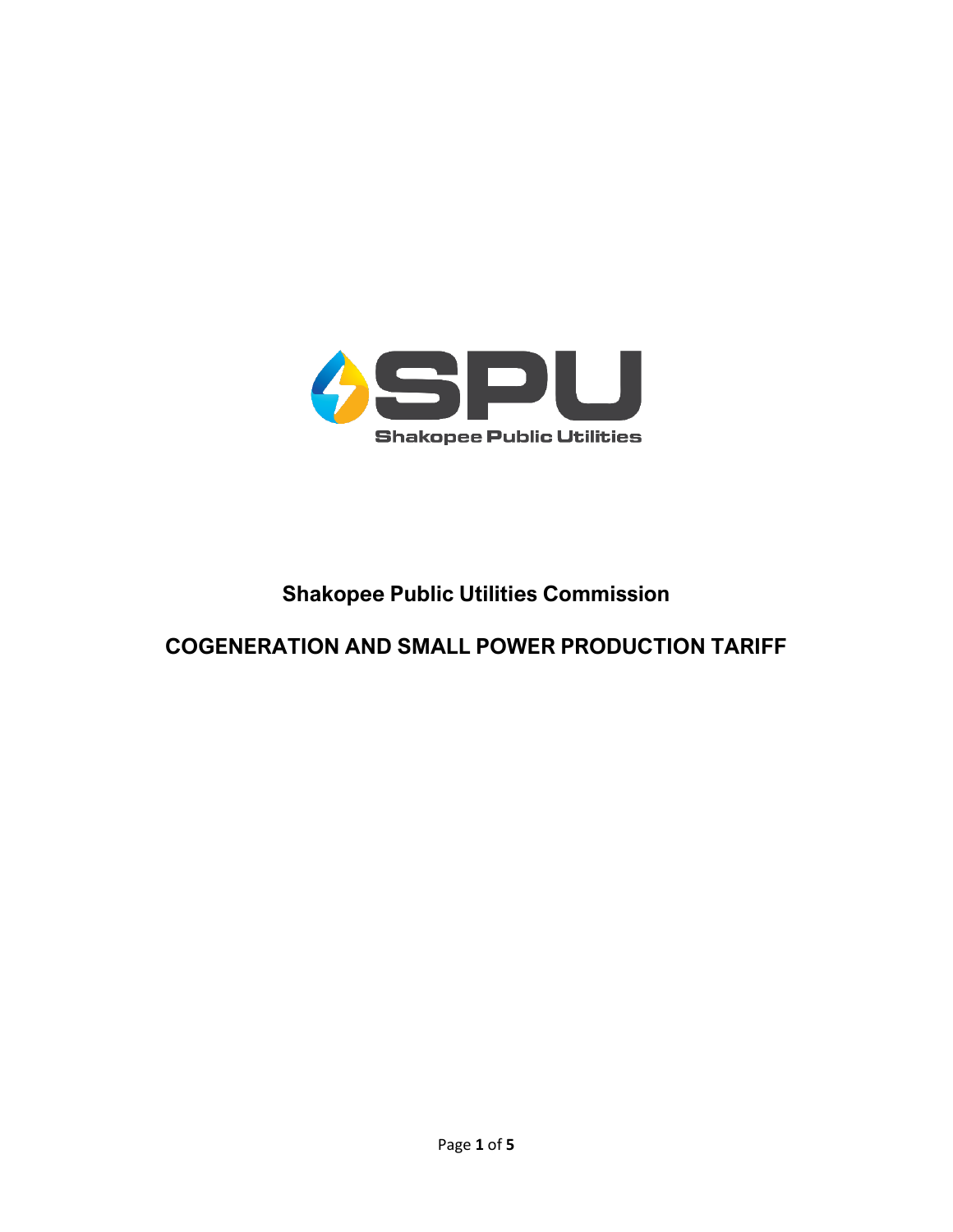### **SCHEDULE 1 – AVERAGE RETAIL UTILITY ENERGY RATES**

**Average Retail Utility Energy Rates:** Available to any Qualifying Facility of less than 40 kW capacity that does not select either Roll Over Credits, Simultaneous Purchase and Sale Billing or Time of Day rates.

Shakopee Public Utilities shall bill Qualifying Facilities for any excess of energy supplied by Shakopee Public Utilities above energy supplied by the Qualifying Facility during each billing period according to Shakopee Public Utilities applicable rate schedule. Shakopee Public Utilities shall pay the customer for the energy generated by the Qualifying Facility that exceeds that supplied by Shakopee Public Utilities during a billing period at the "average retail utility energy rate." The term "average retail utility energy rate" means, for any class of utility customer, the quotient of the total annual class revenue from sales of electricity minus the annual revenue resulting from fixed charges, divided by the annual class kilowatt-hour sales. Data from the most recent 12-month period available shall be used in the computation.

"Average retail utility energy rates" are as follows:

| <b>RESIDENTIAL</b>                                 |                                 | 2021          |
|----------------------------------------------------|---------------------------------|---------------|
| <b>TOTAL REVENUES</b>                              | \$                              | 19,996,990.94 |
| <b>LESS UNDERGROUND RELOCATION FEES</b>            | \$                              | 129,252.19    |
| LESS FIXED REVENUES (CUSTOMER CHARGE)              | \$                              | 1,791,699.00  |
| <b>NET REVENUES</b>                                | $\overline{\boldsymbol{\zeta}}$ | 18,076,039.75 |
| <b>TOTAL KWH SALES</b>                             | $\frac{1}{2}$                   | 148,722,579   |
| <b>AVERAGE RETAIL ENERGY RATE</b>                  | $\overline{\mathsf{s}}$         | 0.1215        |
| <b>COMMERCIAL</b>                                  |                                 |               |
| <b>TOTAL REVENUES</b>                              | \$                              | 1,862,964.12  |
| LESS WATER DIVISION ELECTRIC FOR<br><b>PUMPING</b> | \$                              | 287,291.89    |
| LESS FIXED REVENUES (CUSTOMER CHARGE)              | \$                              | 194,908.00    |
| <b>NET REVENUES</b>                                | \$                              | 1,380,764.23  |
| <b>TOTAL KWH SALES</b>                             |                                 | 11,452,253    |
| <b>AVERAGE RETAIL ENERGY RATE</b>                  | $\zeta$                         | 0.1206        |
| <b>INDUSTRIAL</b>                                  |                                 |               |
| <b>TOTAL REVENUES</b>                              | \$                              | 29,889,334.21 |
| LESS FIXED REVENUES (CUSTOMER CHARGE)              | \$                              | 465,340.00    |
| <b>LESS DEMAND CHARGES</b>                         | \$                              | 7,022,511.89  |
| <b>NET REVENUES</b>                                | \$                              | 22,401,482.32 |
| <b>TOTAL KWH SALES</b>                             |                                 | 283,234,985   |
| <b>AVERAGE RETAIL ENERGY RATE</b>                  | $\zeta$                         | 0.0791        |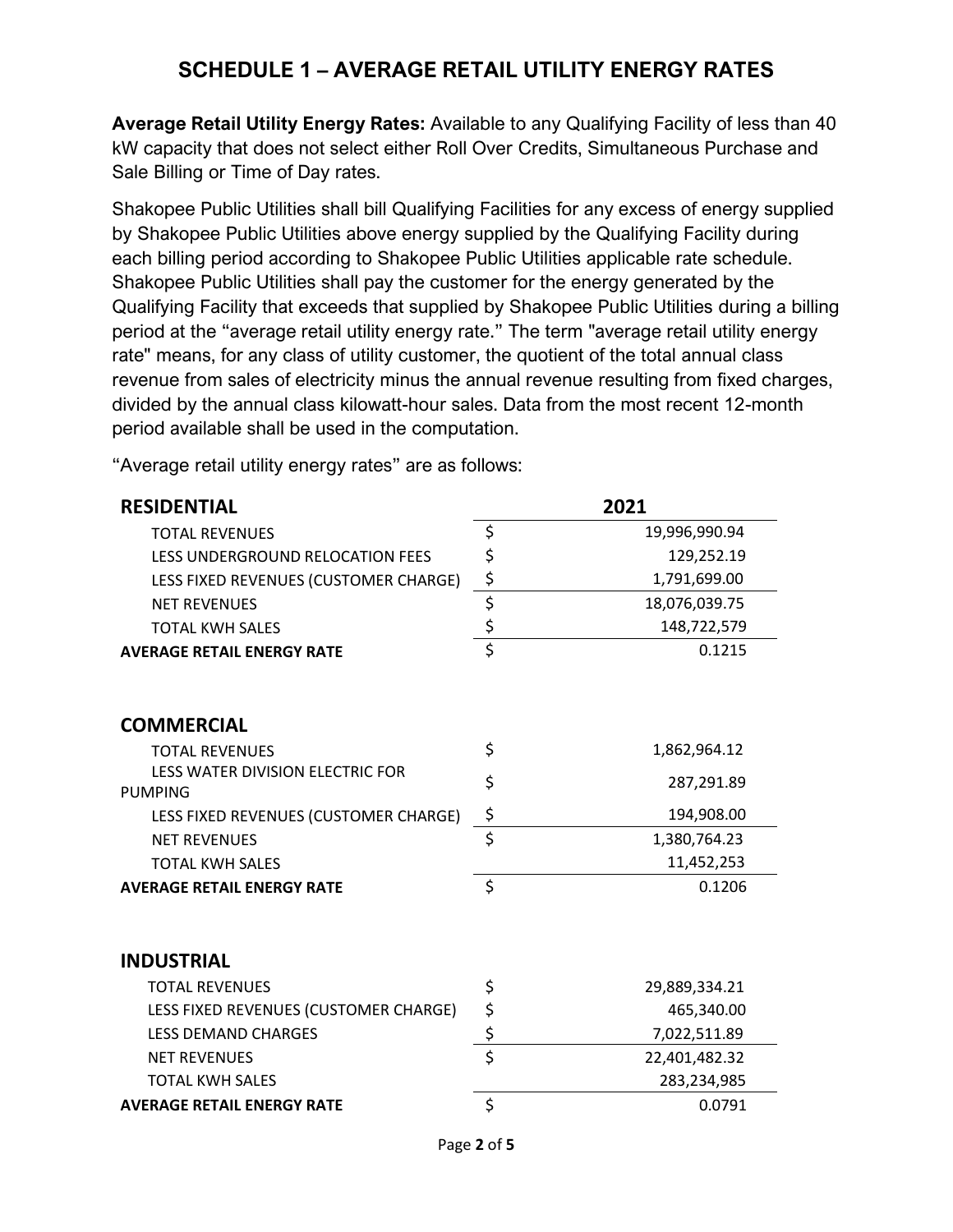# **SCHEDULE 1 – AVERAGE RETAIL UTILITY ENERGY RATES**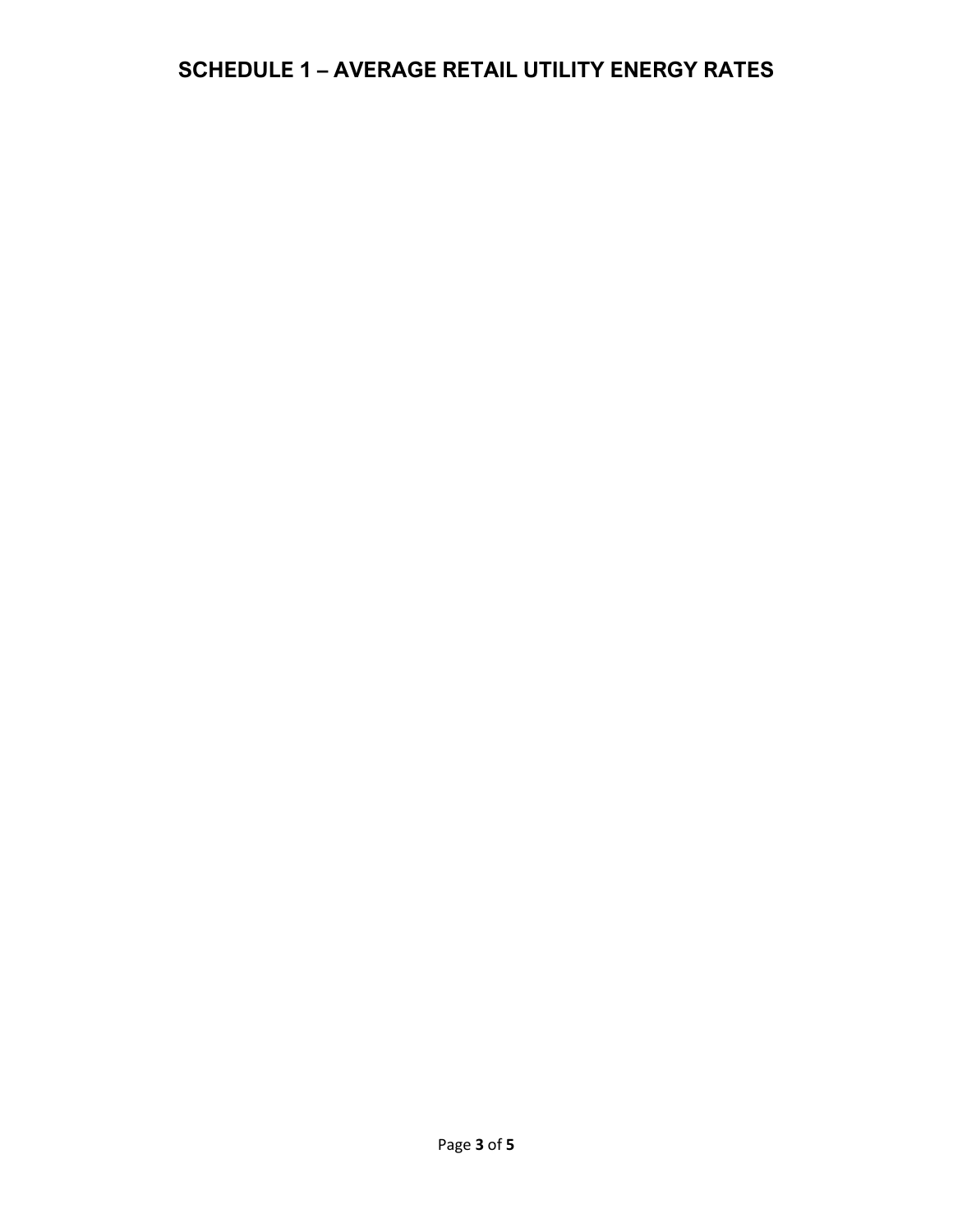### **SCHEDULE 2 – WHOLESALE SUPPLY RATES**

**Wholesale Supply Rates:** A "non-generating utility" must list the rates at which it purchases energy and capacity. If the utility has more than one wholesale supplier, the rates listed are of that supplier from which purchases may first be avoided.

Shakopee Public Utilities purchases energy and capacity from Minnesota Municipal Power Agency (MMPA).

Last year, the average energy rate paid by Shakopee Public Utilities was

\$0.0273 per kilowatt-hour.

Last year, the average capacity rate paid by Shakopee Public Utilities was

\$0.0000 per kilowatt-hour.

These rates are used to calculate Shakopee Public Utilities "avoided costs" for purposes of calculating compensation to customers whose Qualifying Facilities are not eligible for compensation at Shakopee Public Utilities average retail utility energy rate or who elect compensation at another rate.